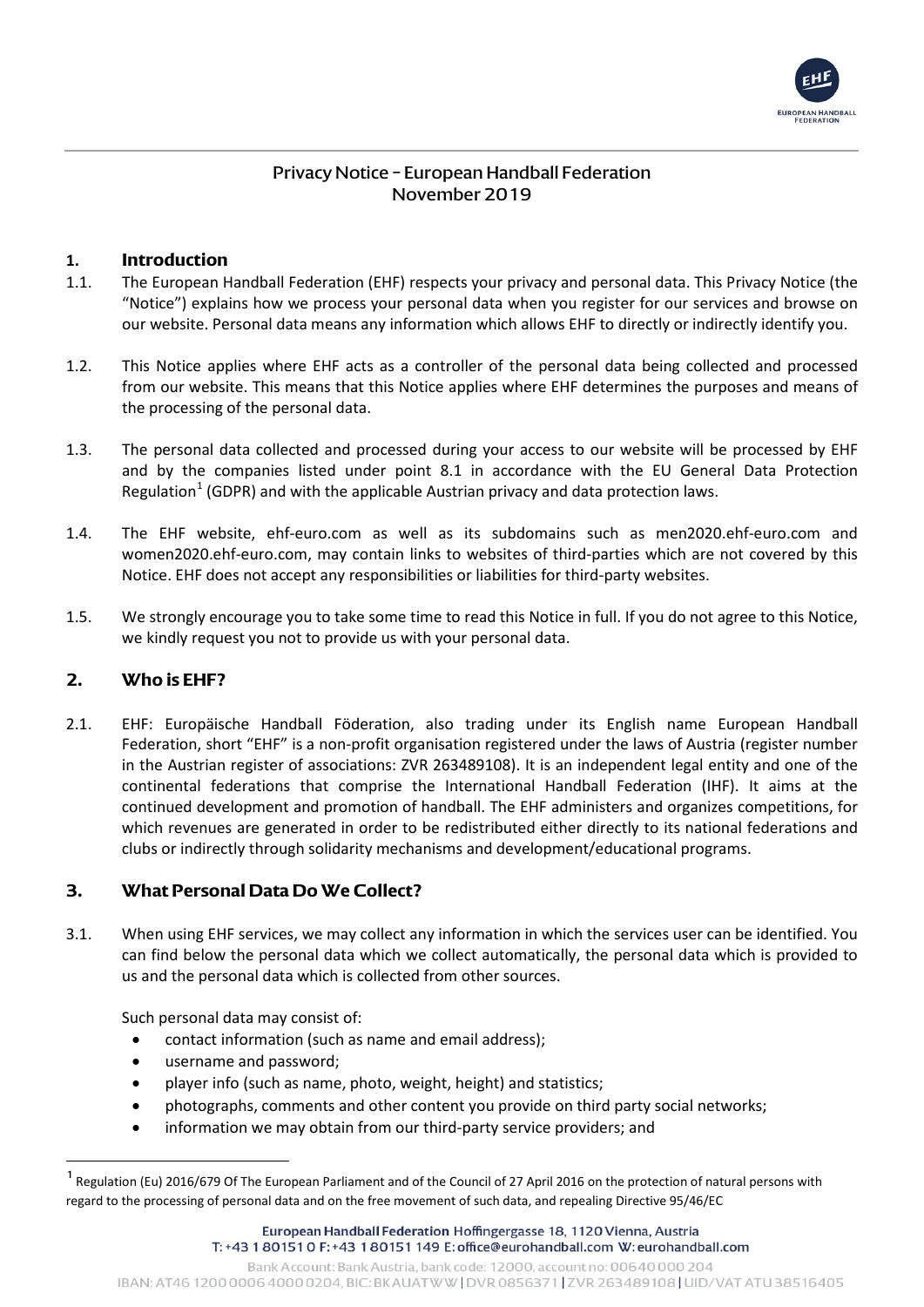

• metadata, for example details of your visits to the Website, such as browser information, session data, preferences, settings, weblogs and other communication data, which we monitor during your interaction with the Website.

# **4. How Do We Process Your Data?**

## 4.1. For What Purposes Do We Process Your Personal Data?

There are several reasons why we use your personal data. More specifically, the purposes are:

- for filling out a contact form, then we use your data for answering your questions, sending you information or performing other tasks you ask us to;
- for registering for an account, then we process the data required to open that account (if you register using EHF Media Portal or EHF Media Accreditation Portal), to allow your registration and management of your account;
- for providing you with our services such as newsletter or accreditation service;
- for providing you with our statistics services such as player information as well as player, team or match statistics and various summaries;
- for measuring on how users browse and behave on our website, analyzing traffic pattern and Website usage, developing and analyzing statistics, improving our Website and optimizing our online presence;
- for interacting with us on third party social networks, then we process your data for such interaction with you on these networks (our interactions with you on a third party social network would be subject to that network's privacy policies and terms of use).

## 4.2. On What Legal Grounds Do We Process Your Data?

In order to process your personal data, we may rely on the different legal grounds, including:

- 4.2.1. Your consent, insofar as it is legally required or permitted. If we rely on your consent as a legal basis for processing your personal data, you may withdraw your consent at any time. This right is further specified in Section 11.9 of this Notice.
- 4.2.2. The necessity to establish a contractual relationship with you and to perform our obligations under the concerned contract.
- 4.2.3. The necessity for us to comply with legal obligations to establish, exercises, or defend ourselves from legal claims.
- 4.2.4. The necessity to pursue our legitimate interests, including, but not limited to:
- 4.2.4.1. improving the user experience and understanding how you behave on our website;
- 4.2.4.2. improving the security and performance of our website;
- 4.2.4.3. to administer and generally conduct business within the company.

# **5. Do We Collect Data From Children?**

5.1. EHF does not knowingly collect personal data from children. The definition of "children" is subject to local and national laws and may vary accordingly.

> European Handball Federation Hoffingergasse 18, 1120 Vienna, Austria T: +43 1 80151 0 F: +43 1 80151 149 E: office@eurohandball.com W: eurohandball.com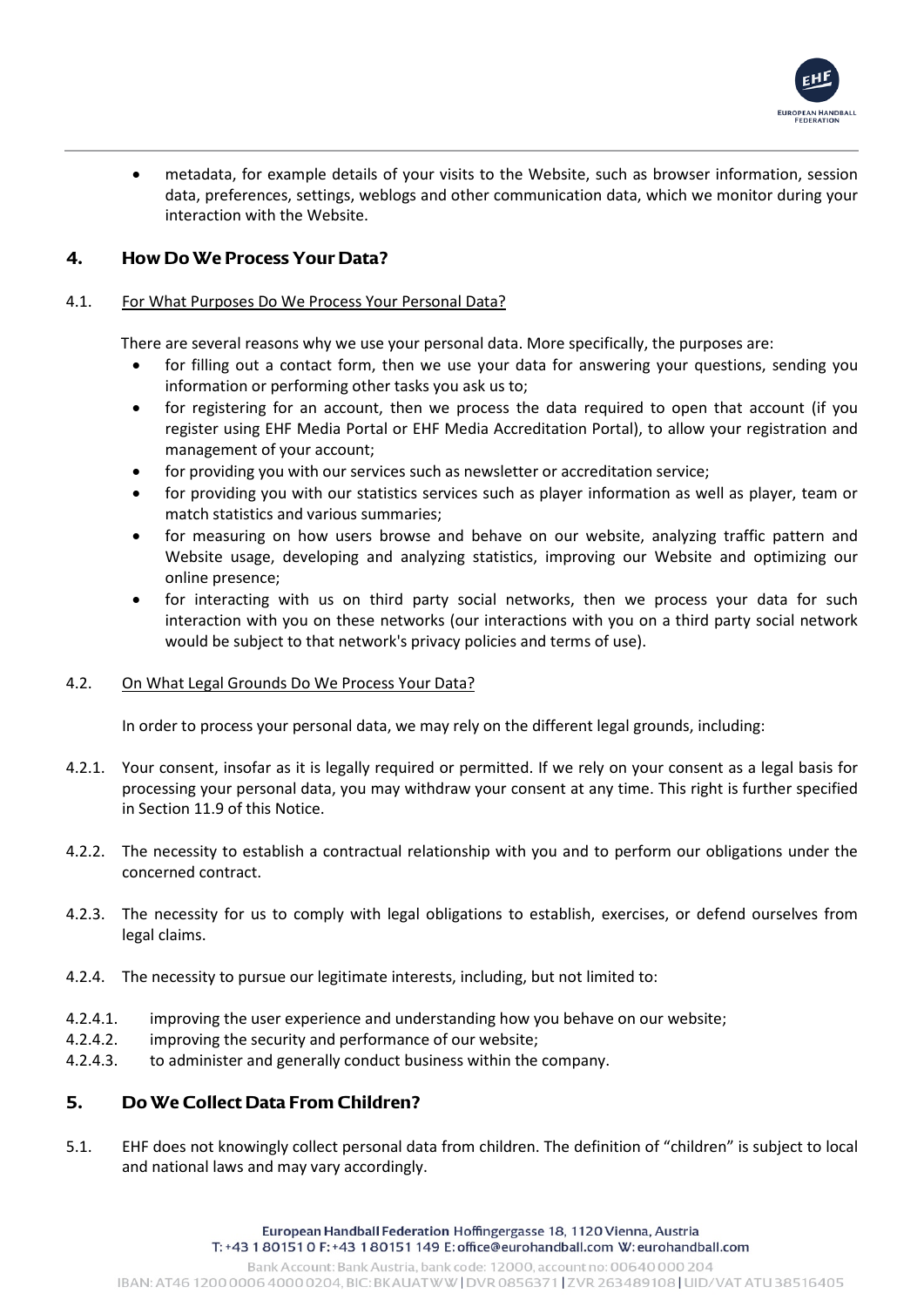

# **6. How Do We Use Cookies And Other Tracking Technologies?**

- 6.1. EHF reserves the right to use so-called cookies. Cookies are alpha-numerical identifiers temporarily filed in the working memory ("Session Cookie") or permanently stored on the hard disk of the user's computer ("Permanent Cookie").
- 6.2. The type of cookies we may place on your browser can be clustered in two groups:

#### **Functional Cookies**

We make use of these cookies to ensure a good experience when browsing on our website.

#### **Analytics Cookies**

We make use of these cookies to measure user behavior. The Google Analytics cookies used on this Website are:

- ga: this cookie contains a unique value to distinguish between website visitors and has a lifespan of 2 years;
- \_gid: this cookie contains a unique value to distinguish between website visitors and has a lifespan of 24 hours;
- gat: this cookie is used to throttle requests to the server and has a lifespan of 10 minutes
- 6.3. Such information includes, but is not limited to, the user's IP address, login data, type and version of browser, the date and time when the user visits our websites, and a cookie number.
- 6.4. The use of cookies enables EHF to "recognize" the user at his/her next visit and to align the offer on the websites with the user's interests. Cookies are generally deleted once the user logs out of his personal account, or cookies expire on their dates of expiration. So-called language cookies which "recognize" the language of the website previously used when the user visits the website are not deleted when the user logs out. If the user does not log out of his personal account, all cookies are deleted after three months, at the latest.
- 6.5. At any time, users can delete their cookies from their browser through their browser settings.
- 6.6. Withdrawal of Consent for the Use of Cookies
- 6.6.1. You can opt-out from the use of analytics cookies by usin[g the Add-On:](https://tools.google.com/dlpage/gaoptout) <https://tools.google.com/dlpage/gaoptout>

## **7. Embedded Content and Share Links/Likes To Facebook, Twitter and Similar**

- 7.1. We may embed content from websites such as Facebook, Youtube, Twitter, Instagram, and similar on our website. Pages with the embedded content may set cookies from the relevant website. We recommend that you check the relevant website for more information.
- 7.2. When you use one of the share buttons on our website or when you click on buttons contained within the embedded content on our website, such as "Facebook like buttons" a cookie may be set on your browser by the relevant third-party. EHF does not control the setting of these cookies and does not block the cookies from these websites. We recommend that you check the relevant website for more information.

# **8. To Whom Do We Disclose and Transfer Your Personal Data?**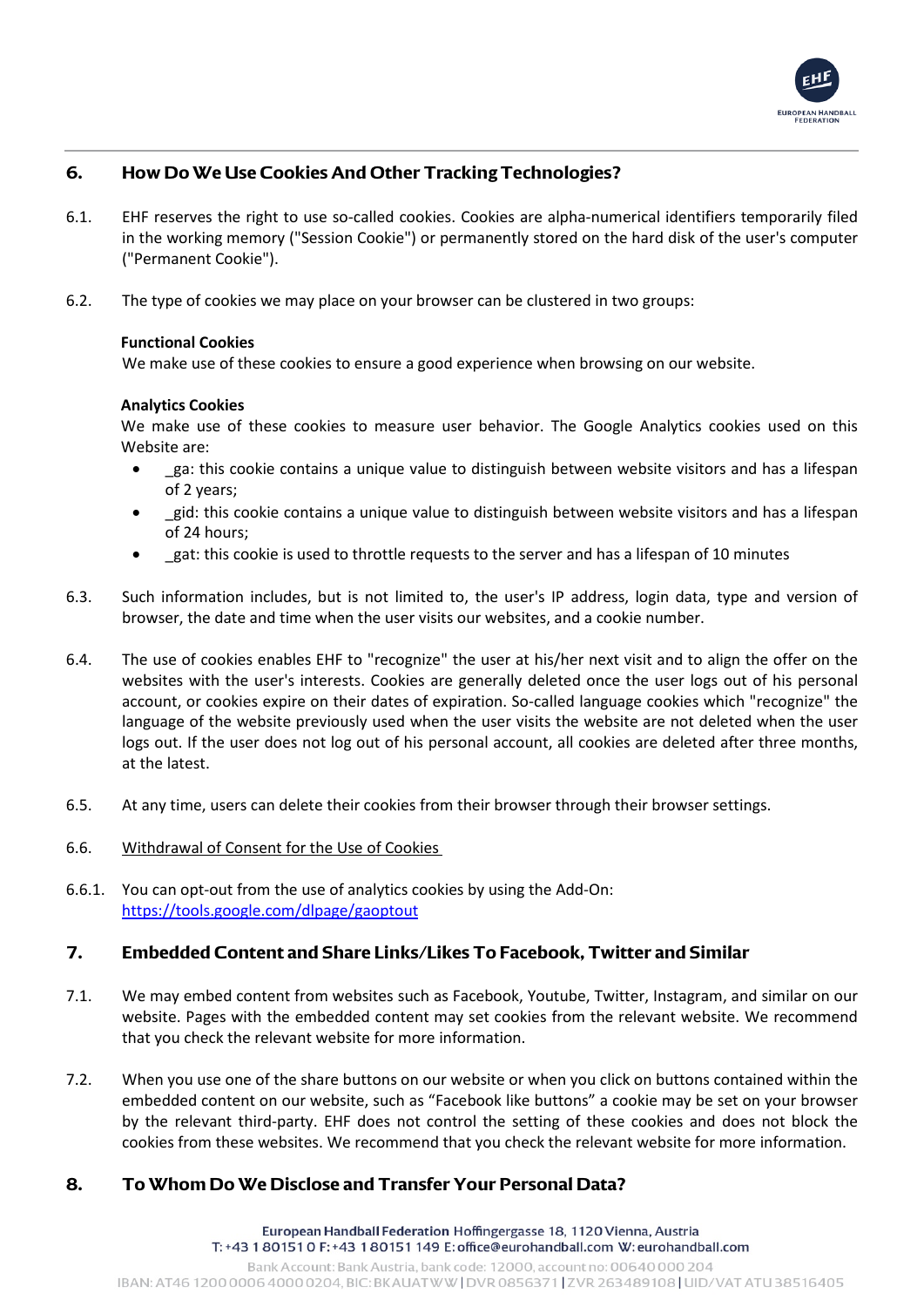

- 8.1. We may disclose your personal data to the following recipients or categories of recipients acting on our behalf and/or as partners (processors), limited to the purpose of the execution of their obligations, which are contractually bound to adhere to an adequate level of data protection when processing your personal data:
	- Sportradar AG, Feldlistrasse 2, 9000 St. Gallen, Switzerland, partner of EHF in the field of sports games statistics commercialization.
	- Swiss Timing LTD, Rue de l'Envers 1, P.O. Box 138, CH-2606 Corgémont, Switzerland, and the subsidiaries in Germany and Czech Republic, partner of EHF in the field of statistics and accreditation services, without commercialisation purpose.
	- EOSData Systems GmbH, Nelkengasse 6/2/11, 1060 Vienna, Austria, partner of the EHF in the field of IT solution, infrastructure, development, support and database management.
	- FIRMIX Software GmbH, Breitenseerstraße 41/12, 1140 Wien, hosting, operating and supporting the EHF telephone system.
- 8.2. We may disclose your personal data if we are under a duty to disclose or share your personal data in order to comply with any legal obligation, or in order to enforce or apply our terms of use and other agreements; or to protect the rights, property, or safety of EHF, our customers, or others.
- 8.3. The European Commission has issued an adequacy decision on the basis of Article 45 GDPR that Switzerland provides an adequate level of data protection as EU countries. Transfers of data to Switzerland are therefore admissible without further restrictions. Otherwise, your personal data will not be transferred to a recipient in a third country.
- 8.4. This Website may contain links to and from the websites of our partner networks, advertisers and affiliates. If you follow a link to any of these websites, please note that they have their own privacy policies and that we do not accept any responsibility or liability for these policies. Please check these policies before you submit any personal data to these websites.

# 9. **How Do We Secure Your Data?**

- 9.1. EHF uses all available technical and organizational security measures in order to protect your personal data against a breach of security leading to the accidental or unlawful destruction, loss, alteration, unauthorized disclosure of, or access to, your personal data transmitted, stored or otherwise processed.
- 9.2. EHF employees are required to keep personal data confidential. EHF employees will only disclose and transfer your personal data to trusted third parties as described in Section 8 of this Notice.

# 10. **How Long Is My Data Kept?**

10.1. EHF does not keep personal data for longer than it is necessary for the purposes set out in article 4.1. of this Notice.

We process your personal data:

- until you withdraw your consent for future processing, for example until you unsubscribe from our newsletter or delete your account with us;
- until we are sure that you are satisfied after you have approached us, e.g. to ask a question, to request information, to make an appointment or a reservation, etc. but no longer than 2 years after the last contact, unless we can rely on another justification, have informed you otherwise or you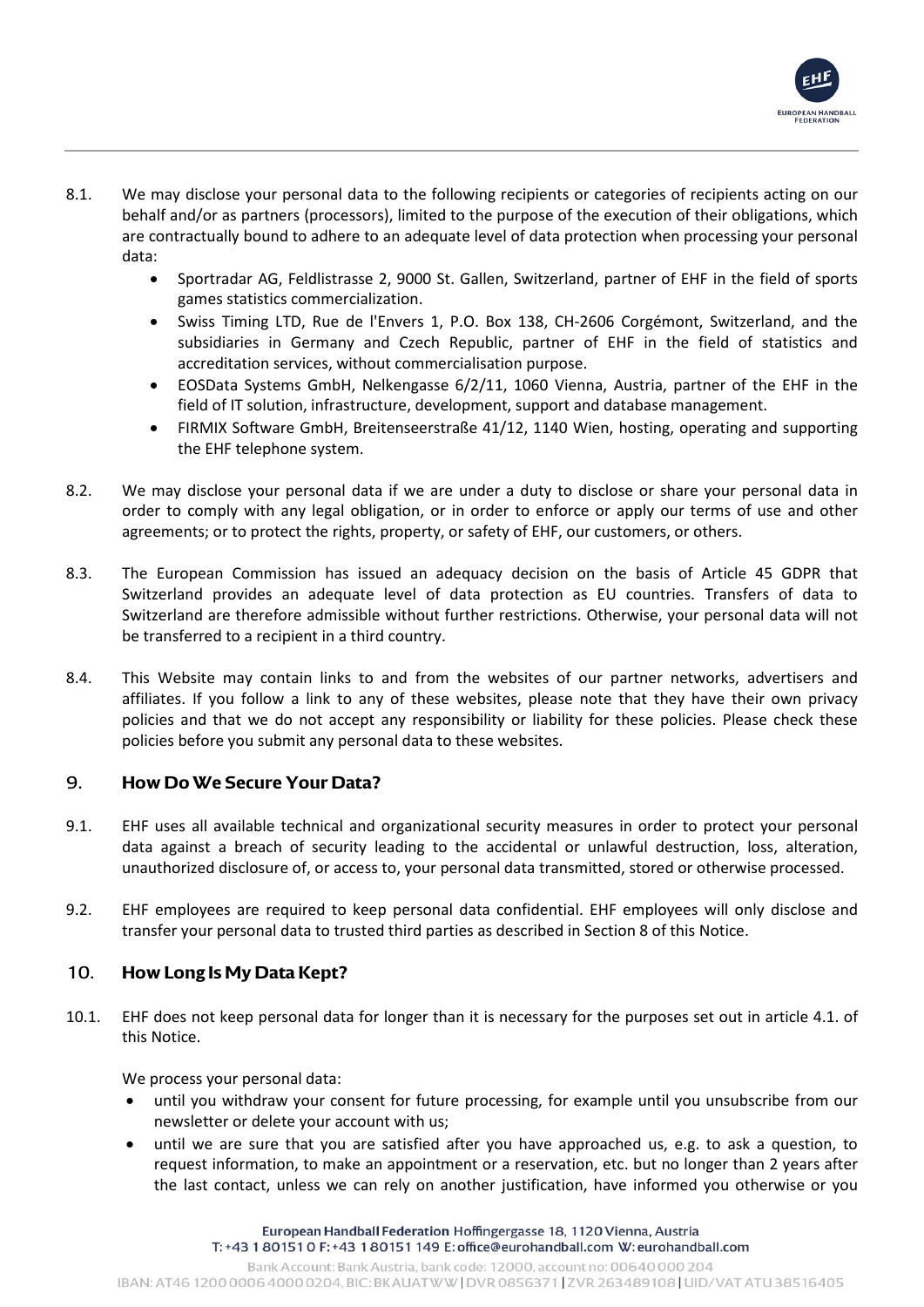

have given your consent for a longer retention period;

- for as long as we have informed you otherwise or you have given your consent for a longer retention period; or
- for as long as laws require us, e.g. legal retention obligations.
- 10.2. For personal data that are not collected from cookies (see Section 3 of this Notice), we delete all personal data after 2 years of non-usage. That means, that if you have not logged in or have not consumed a service you have previously registered for a period of 2 years, we delete your personal data. We may actively contact you before we delete the data.
- 10.3. For cookies please see article 6.2 of this Notice.

## **11. What Are My Rights?**

11.1. EHF reserves the right to refuse to give effect to a petitioner's request in the event that we are unable to ascertain your identity.

#### 11.2. Right to Access

- 11.2.1. You have the right to obtain from EHF a confirmation of whether EHF is processing your data. Should EHF process your data, you have the right to access your personal data and to obtain further information regarding the processing of your personal data.
- 11.3. Right to Rectification
- 11.3.1. You have the right to have your personal data rectified by EHF in the event that your personal data is inaccurate. You may also rectify the information by reviewing and changing the personal information on your account settings
- 11.4. Right to Erasure
- 11.4.1. Under certain conditions, you have the right to have your personal data erased without delay. Those conditions are listed at article 17 of the GDPR.

## 11.5. Right to Restriction of Processing

- 11.5.1. Under certain conditions, you have the right to restrict the processing of your personal data. Those conditions are listed at article 18 of the GDPR.
- 11.6. Right to Object to Processing
- 11.6.1. Under certain conditions, you have the right to object to the processing of your personal data by EHF. Those conditions are listed at article 21 of the GDPR.
- 11.7. Right to Data Portability
- 11.7.1. You have the right to obtain your personal data in a structured, commonly used machine-readable format and to have your personal data transferred to another controller upon your request, and where technically feasible insofar as the processing of your personal data relies on your consent or it is